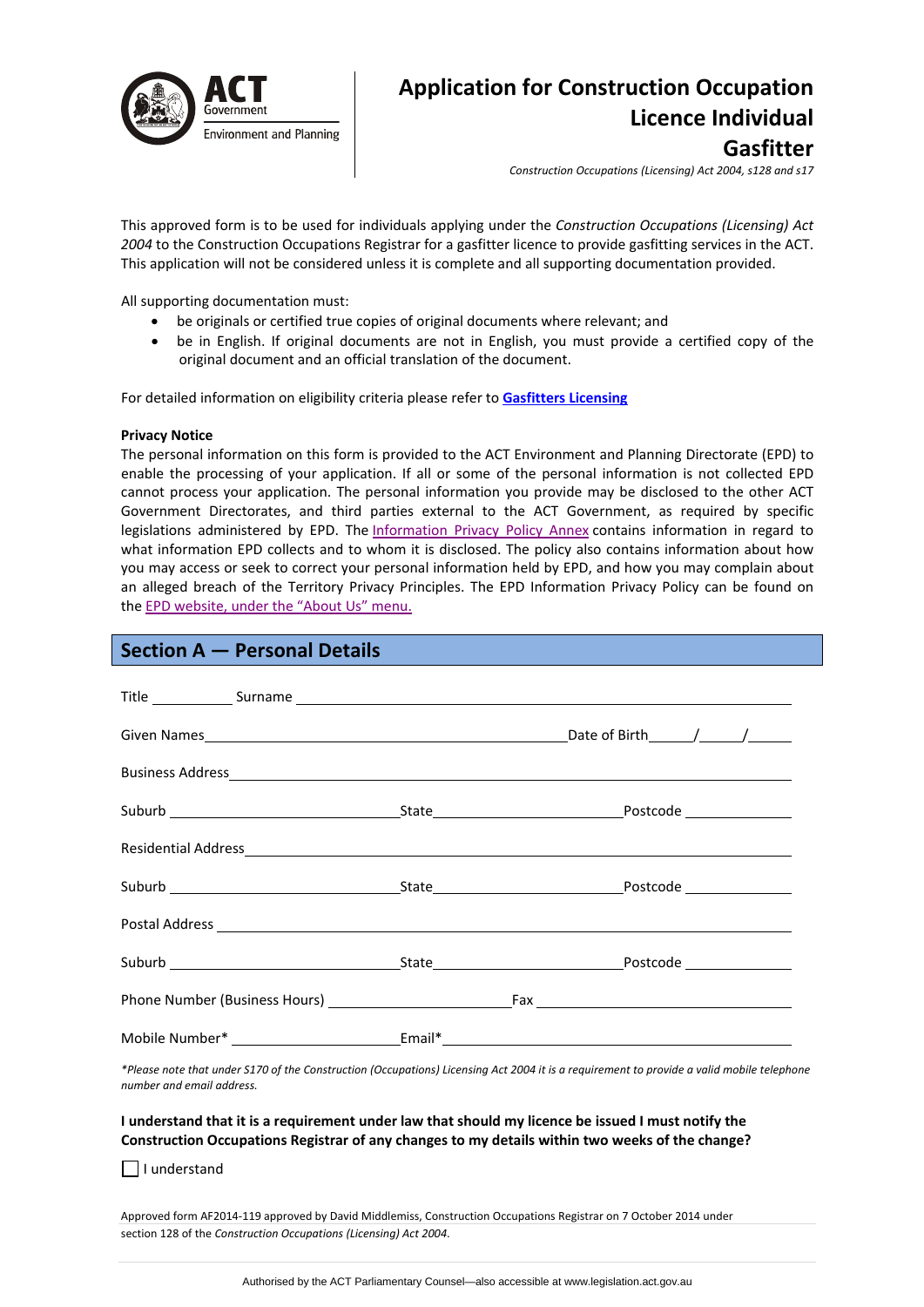# **Section B — Existing Gasfitter Licence**

#### **Have you previously held or do you currently hold an ACT Gasfitter licence?**

 $\Box$  Yes – licence number Expiry date

 $\Box$  No – proceed to Section C – Occupation class and functions.

If the licence expired within the last five years, do you wish to apply for the same licence again?

 $\Box$  Yes – proceed to Section E – Evidence of Financial Resources.

 $\Box$  No – proceed to Section C – Occupation class and functions.

# **Section C — Occupation class and functions**

A Gasfitter is an entity that provides, has provided or proposes to provide a gasfitting service. A gasfitting service is the doing or supervision of gasfitting work. For the definition of gasfitting work, see the *Gas Safety Act 2000*.

#### **What class of licence are you applying for?**

| -licence authorises gasfitting work for pressures below<br>21kPa pressure without supervision and gasfitting work |
|-------------------------------------------------------------------------------------------------------------------|
| -licence authorises Gasfitting work under the general<br>supervision of a licensee with an Advanced Gasfitters    |
|                                                                                                                   |
|                                                                                                                   |
|                                                                                                                   |
|                                                                                                                   |
|                                                                                                                   |
|                                                                                                                   |
| -licence authorises LPG (vapour phase) installation                                                               |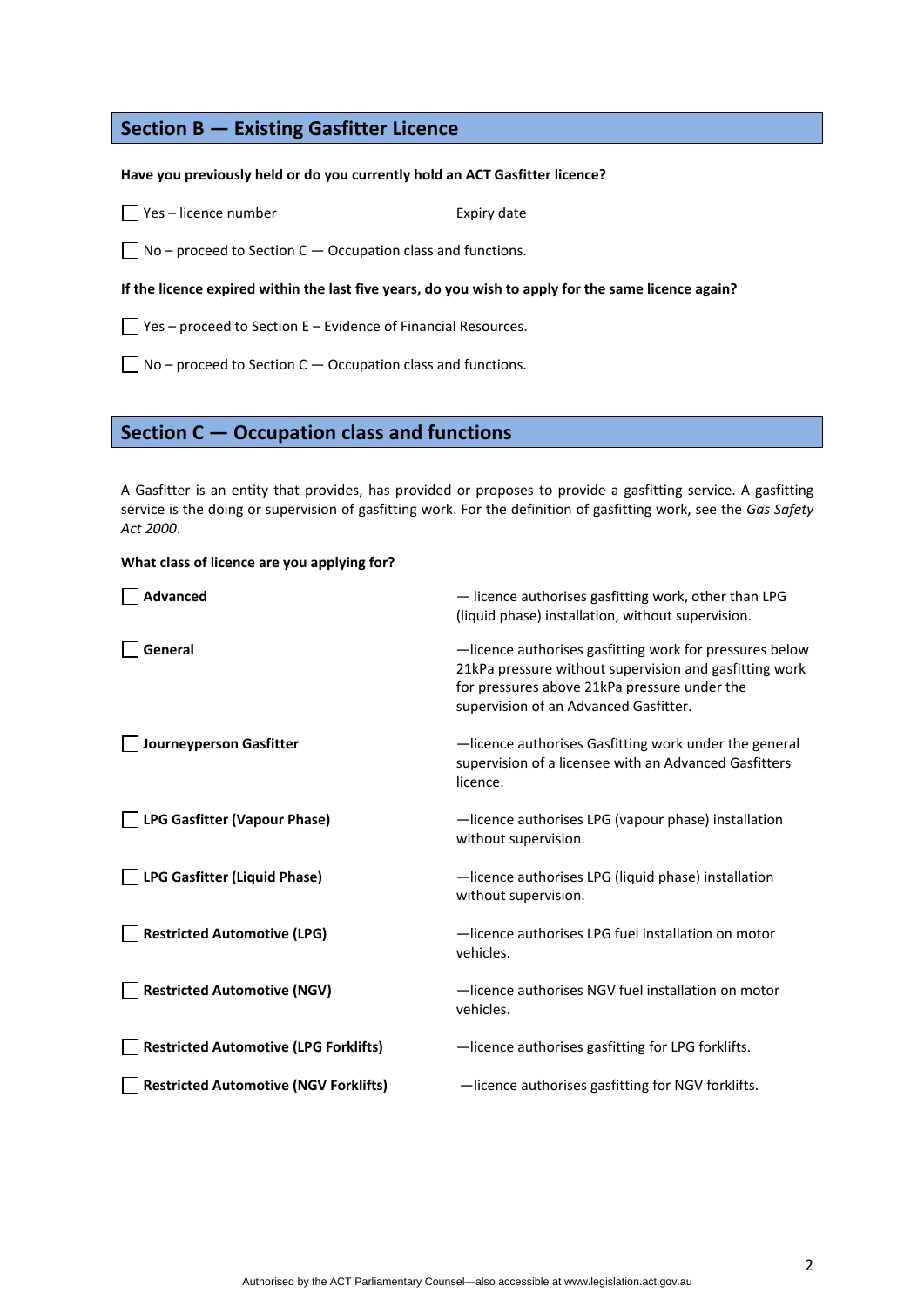# **Section D — Evidence of qualifications/eligibility — Advanced Gasfitter**

Complete this section only if you are applying for an Advanced Gasfitter licence.

**Requirement:** currently holds, or has held within 12 months prior to application, a General Gasfitter licence for over 12 months.

**Experience:** 12 months experience in natural gas work for pressures above 21 kPa (totalling no less than 10 installations) while licensed as a General Gasfitter under the supervision of an Advanced Gasfitter.

 $\Box$  Yes  $-$  please provide details of the supervisor below and attach a copy of the list of installations signed off by the Advanced Gasfitter.

 $\Box$  No  $-$  please note that you may not be eligible for a licence.

Supervisor (Licensee) Name **Example 2018** Licence Number

## **Section D — Evidence of qualifications/eligibility — General Gasfitter**

Complete this section only if you are applying for a General Gasfitter.

**Qualification:** provide evidence of completion, or partial completion, of one of the following Certificate IV qualifications in Plumbing and Services issued within five (5) years prior to making the application:

- CPC40912
- CPC40911
- CPC40909
- CPC40908

The Certificate IV, or partial Certificate IV, must include all the following units of competency, or their superseded equivalent:

- BSBSMB401A ‐ Establish legal and risk management requirements of small business
- CPCCBC4012B ‐ Read and interpret plans and specifications
- CPCPCM4011A ‐ Carry out work‐based risk control processes
- CPCPCM4012A ‐ Estimate and cost work
- CPCPGS4011C ‐ Design and size consumer gas installations

 $\Box$  Yes  $-$  please attach certified copies.

 $\Box$  No  $-$  please note that you may not be eligible for a licence.

**Requirement:** currently holds, or has held within 12 months prior to application, a Journeyperson Gasfitter licence for over 12 months.

**Experience:** 12 months full-time experience in gasfitting while licensed as a Journeyperson Gasfitter under the supervision of a licensed Advanced Gasfitter or General Gasfitter.

- $\Box$  Yes please provide details of the supervisor below and attach a copy of the reference from the licensed Advanced Gasfitter or General Gasfitter.
- $\Box$  No  $-$  please note that you may not be eligible for a licence.

Supervisor (Licensee) Name **Bank Constants Constants Constants Constants Constants Constants Constants Constants Constants Constants Constants Constants Constants Constants Constants Constants Constants Constants Constants**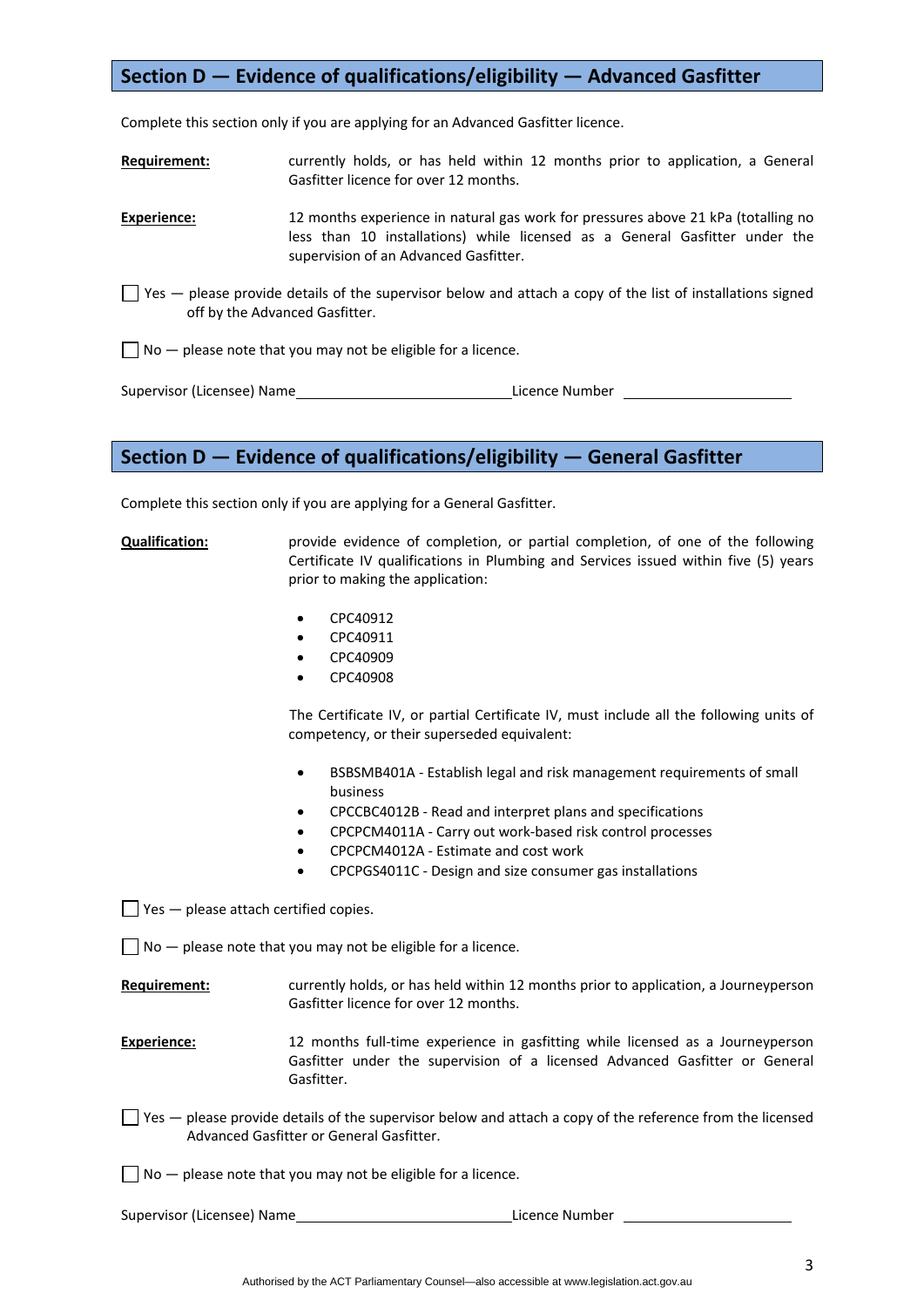# **Section D — Evidence of qualifications/eligibility — Journeyperson Gasfitter**

Complete this section only if you are applying for a Journeyperson Gasfitter licence.

**Qualification:** provide evidence of completion of one of the following Certificate III qualifications in Plumbing issued by a Registered Training Organisation issued within five (5) years:

- CPC32408
- CPC32411
- CPC32412
- CPC32413

and the Gas Services Stream and Roofing Stream were completed to attain this qualification.

 $\Box$  Yes  $-$  please attach a certified copy of the qualification including transcripts.

 $\Box$  No  $-$  please note that you may not be eligible for a licence.

**Section D — Evidence of qualifications/eligibility — LPG Gasfitter (Vapour Phase)** 

Complete this section only if you are applying for a LPG Gasfitter (Vapour Phase) licence.

**Qualification:** provide evidence of completion of the following units of competency from the Certificate IV qualification in Plumbing and Services CPC40912 issued within five (5) years prior to the application, or the superseded equivalent:

- CPCPGS4011B ‐ Design and size consumer gas installations
- CPCPCM4011A ‐ Carry out work‐based risk control processes
- CPCPCM4012A ‐ Estimate and cost work
- BSBSMB401A ‐ Establish legal and risk management requirements of small business
- CPCCBC4012B ‐ Read and interpret plans and specifications

 $\Box$  Yes  $-$  please attach certified copies.

 $\Box$  No  $-$  please note that you may not be eligible for a licence.

**Requirement:** currently holds, or has held within 12 months prior to application, a Journeyperson Gasfitter licence for over 12 months.

**Experience:** 12 months full-time experience in gasfitting work on LPG (vapour phase) installations while licensed as a Journeyperson Gasfitter under the supervision of a licensed LPG Gasfitter (vapour phase) or licensed LPG Gasfitter (liquid phase).

 $\Box$  Yes  $-$  please provide details of the supervisor below and attach a copy of the reference from the licensed LPG Gasfitter (vapour phase) or licensed LPG Gasfitter (liquid phase).

 $\Box$  No  $-$  please note that you may not be eligible for a licence.

Supervisor (Licensee) Name **Base Community** Control and Licence Number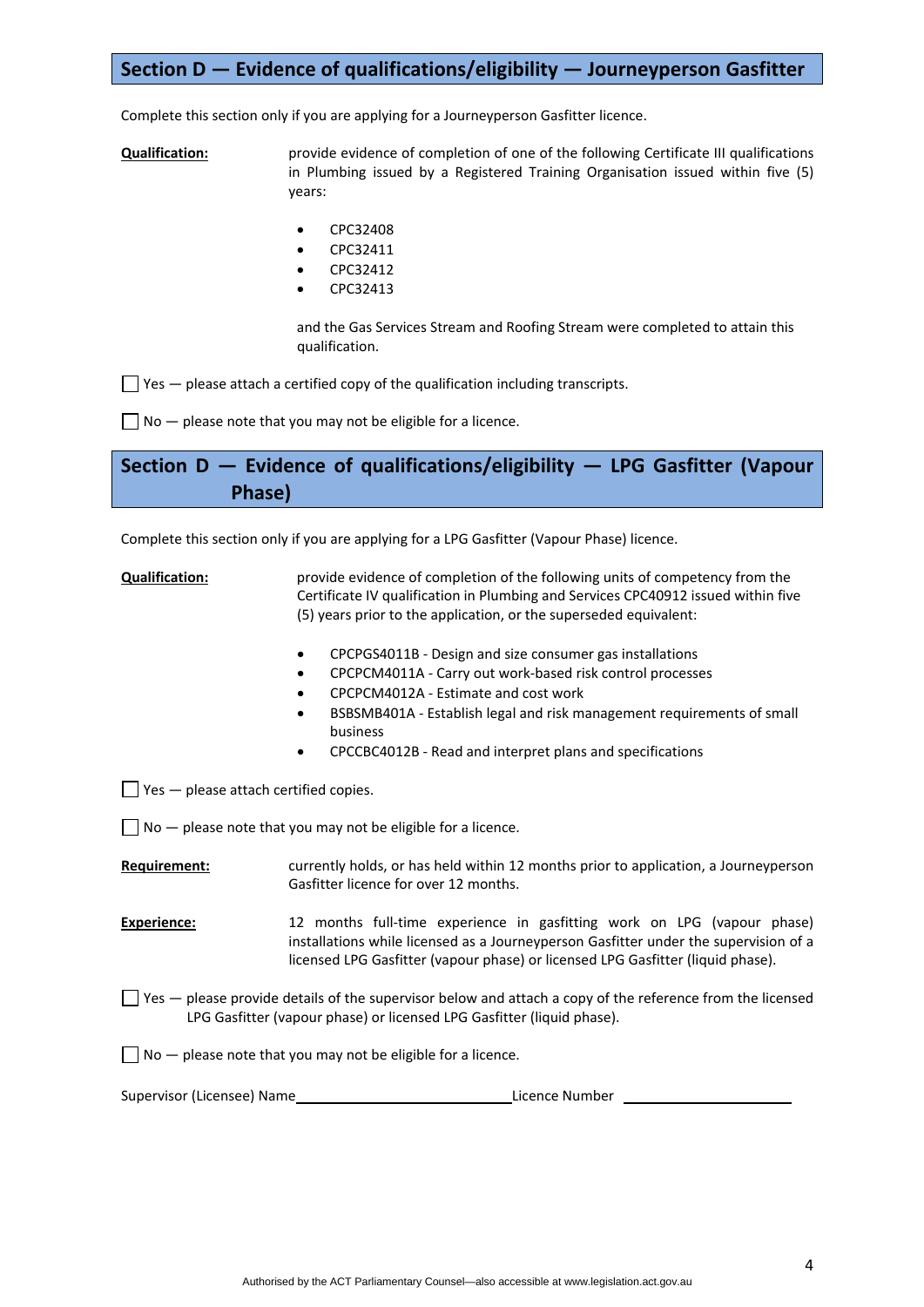# **Section D — Evidence of qualifications/eligibility — LPG Gasfitter (Liquid Phase)**

Complete this section only if you are applying for a LPG Gasfitter (Liquid Phase) licence.

**Qualification:** provide evidence of completion of the unit of competency *Install LPG storage of aggregate storage capacity exceeding 500 litres and less than 8KL* with code BCPGS3005A; CPCPGS3005A; CPCPGS3035A or CPCPGS3060A issued within five (5) years prior to making the application;

 $\Box$  Yes  $-$  please attach certified copies.

 $\Box$  No  $-$  please note that you may not be eligible for a licence.

**Requirement:** holds an LPG Gasfitter (Vapour Phase) Licence

**Experience:** 12 months full-time experience in gasfitting work on LPG (liquid phase) installations while licensed as a LPG Gasfitter (vapour phase) under the supervision of a licensed LPG Gasfitter (liquid phase).

 $\Box$  Yes — please provide details of the supervisor below and attach a copy of the reference from the licensed LPG Gasfitter (liquid phase).

 $\Box$  No  $-$  please note that you may not be eligible for a licence.

Supervisor (Licensee) Name **Example 2018** Licence Number **Licence Number** 

# **Section D — Evidence of qualifications/eligibility — Restricted Automotive – LPG**

Complete this section only if you are applying for a Restricted Automotive – LPG licence.

**Qualification:** provide evidence of completion of a Certificate III in one of the following trades issued within five (5) years prior to making the application:

- Light Vehicle Mechanical
- Heavy Vehicle Mechanical
- Auto Electrical

 $\Box$  Yes  $-$  please attach a certified copy.

 $\Box$  No  $-$  please note that you may not be eligible for a licence.

**Qualification:** provide evidence of successful completion of the following units of competency from the Certificate III *in Automotive Alternative Fuel Technology* AUR32012 issued within five (5) years prior to making the application:

- AURTTL3007 ‐ Service LPG Fuel Systems
- AURTTL3008 ‐ Diagnose and Repair LPG Fuel Systems
- AURTTL3009 ‐ Install LPG Fuel Systems

 $\Box$  Yes  $-$  please attach certified copies.

 $\Box$  No  $-$  please note that you may not be eligible for a licence.

**Section D — Evidence of qualifications/eligibility — Restricted Automotive – NGV**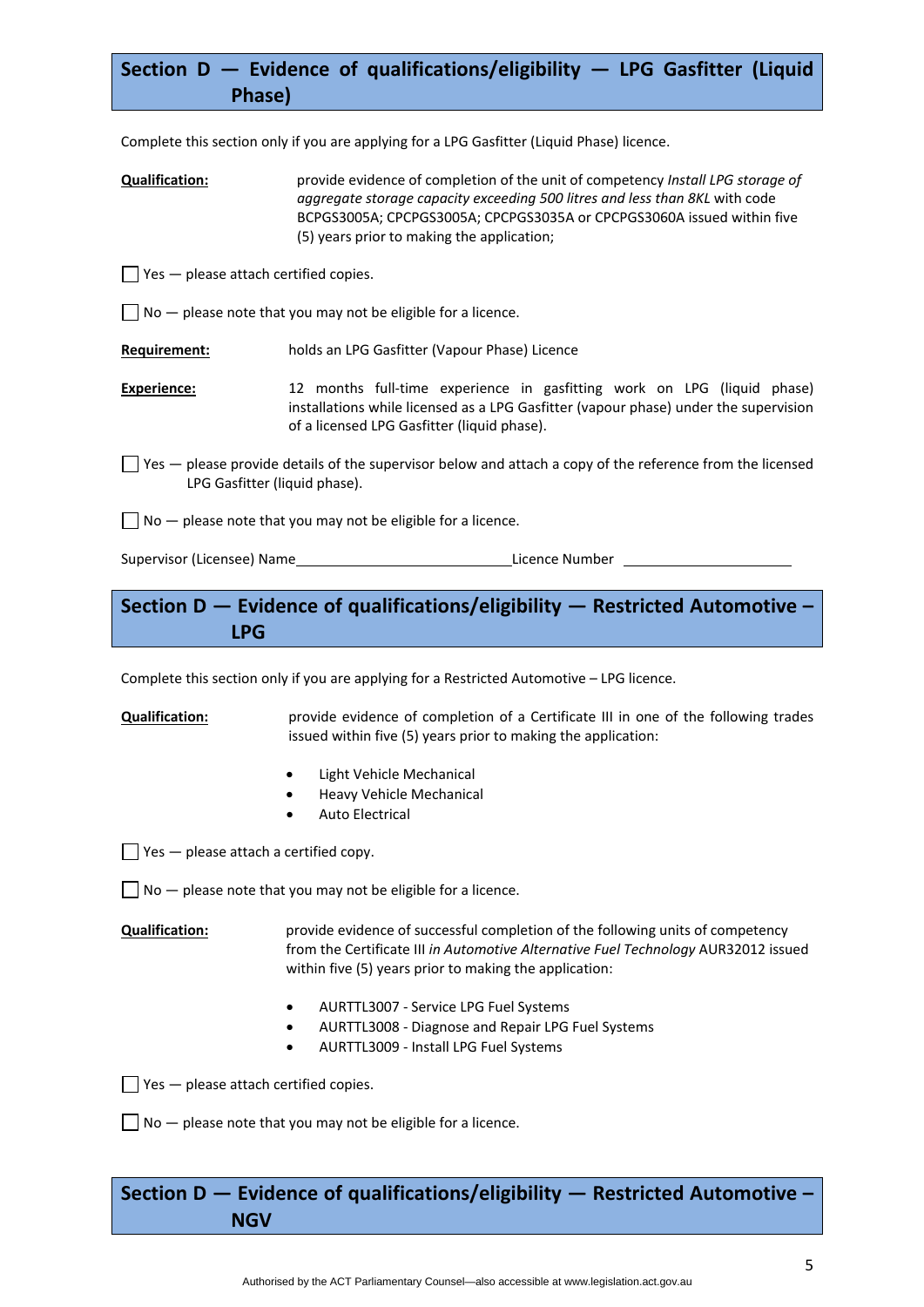Complete this section only if you are applying for a Restricted Automotive – NGV licence.

**Qualification:** provide evidence of completion of a Certificate III in one of the following trades issued within five (5) years prior to making the application:

- Light Vehicle Mechanical
- Heavy Vehicle Mechanical
- Auto Electrical

 $\Box$  Yes — please attach a certified copy.

 $\Box$  No  $-$  please note that you may not be eligible for a licence.

**Qualification:** *provide evidence of successful completion of the following units of competency* from the Certificate III in *Automotive Alternative Fuel Technology* AUR32012 issued within five (5) years prior to making the application:

- AURTTL3001 ‐ Service CNG Fuel Systems
- AURTTL3002 ‐ Diagnose and Repair CNG Fuel Systems
- AURTTL3003 ‐ Install CNG Fuel Systems

 $\Box$  Yes  $-$  please attach certified copies.

 $\Box$  No  $-$  please note that you may not be eligible for a licence.

# **Section D — Evidence of qualifications/eligibility — Restricted Automotive – LPG Forklifts**

Complete this section only if you are applying for a Restricted Automotive – LPG Forklifts licence.

**Qualification:** provide evidence of successful completion of a Certificate III in Forklift Technology issued within five (5) years prior to making the application.

 $\Box$  Yes  $-$  please attach a certified copy.

 $\Box$  No  $-$  please note that you may not be eligible for a licence.

**Qualification:** provide evidence of successful completion of the following units of competency from the Certificate III in *Automotive Alternative Fuel Technology* AUR32012 issued within five (5) years prior to making the application:

- AURTTL3007 ‐ Service LPG Fuel Systems
- AURTTL3008 ‐ Diagnose and Repair LPG Fuel Systems
- AURTTL3009 ‐ Install LPG Fuel Systems

 $\Box$  Yes  $-$  please attach certified copies.

 $\Box$  No  $-$  please note that you may not be eligible for a licence.

# **Section D — Evidence of qualifications/eligibility — Restricted Automotive – NGV Forklifts**

Complete this section only if you are applying for a Restricted Automotive – NGV Forklifts licence.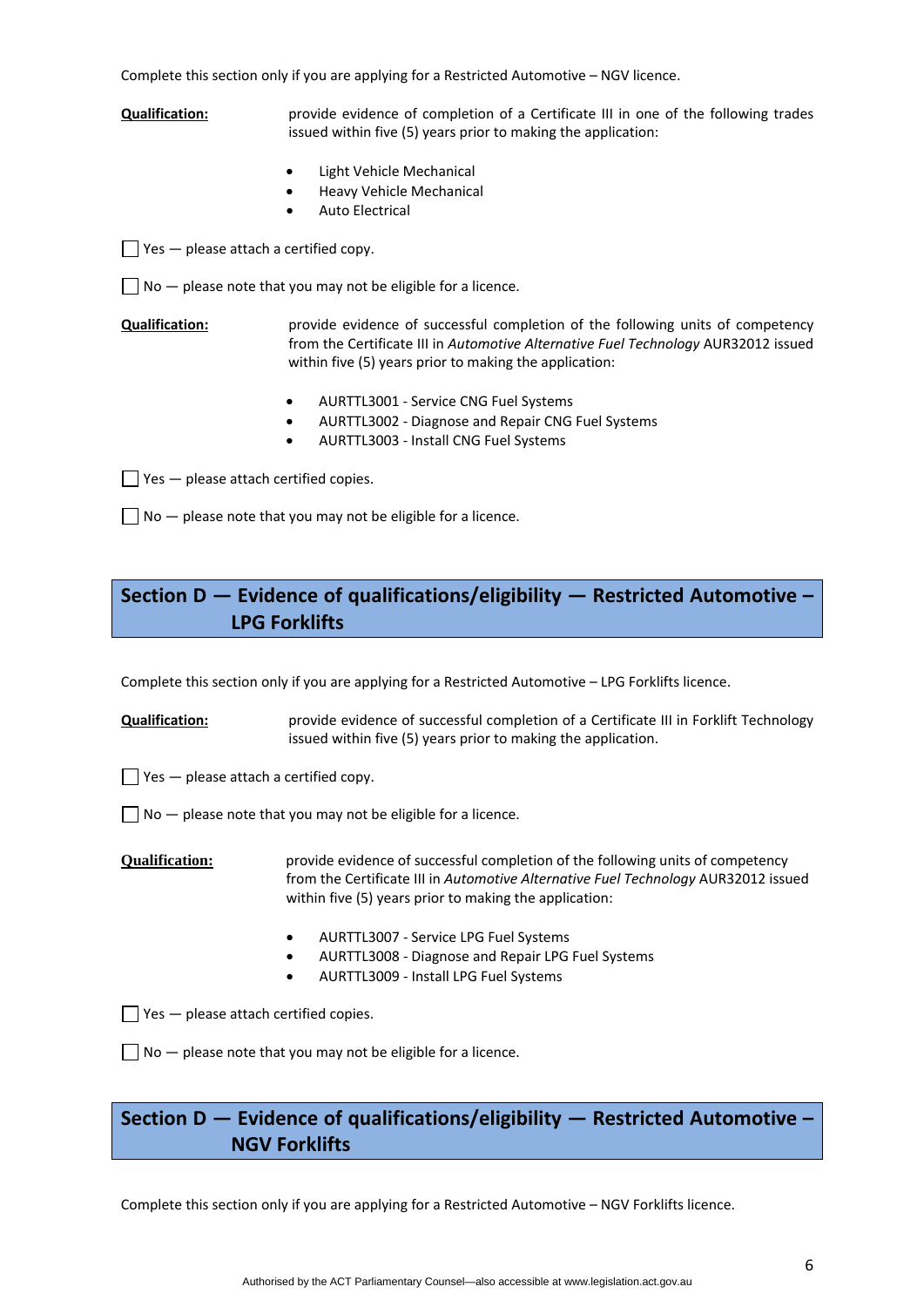**Qualification:** provide evidence of completion of a Certificate III in Forklift Technology issued within five (5) years prior to making the application.

 $\Box$  Yes  $-$  please attach a certified copy.

 $\Box$  No  $-$  please note that you may not be eligible for a licence.

**Qualification:** provide evidence of completion of the following units of competency from the Certificate III in *Automotive Alternative Fuel Technology* AUR32012 issued within five (5) years prior to making the application:

- AURTTL3001 ‐ Service CNG Fuel Systems
- AURTTL3002 ‐ Diagnose and Repair CNG Fuel Systems
- AURTTL3003 ‐ Install CNG Fuel Systems

 $\Box$  Yes  $-$  please attach certified copies.

 $\Box$  No  $-$  please note that you may not be eligible for a licence.

## **Section E — Evidence of Financial Resources**

Evidence of financial resources is required to help demonstrate your ability to fulfil contractual obligations when providing construction services. Failure to provide information below may result in your licence being refused.

### **Do you have access to financial resources adequate to complete works performed under the licence applied for?**

 $\Box$  Yes – please skip the next question.

 $\Box$  No – complete next question.

#### If 'No' to the above, do you wish to only operate as an employee under the licence applied for?

 $\Box$  Yes – I understand a condition may be imposed on the licence if issued.

 $\Box$  No  $-$  if you do not wish to have a licence restricted to employee only, then you must ensure you have financial resources as requested above or you may be ineligible for a licence.

#### **Are you currently, or previously have been, deemed bankrupt or personally insolvent?**

 $\Box$  Yes – please attach details and official documentation of bankruptcy/insolvency.

 $\Box$  No.

I understand that it is a requirement under law that should my licence be issued, I must notify the **Construction Occupations Registrar should I become bankrupt or personally insolvent?** 

 $\Box$  I have read and understand the above statement.

# **Section F — Licence History Declarations**

#### **1. Have you previously held a Gasfitter licence elsewhere in Australia or overseas?**

 $\Box$  Yes —provide details below of most recent licence/s (attach an additional page if required)  $\Box$  No

| State/Territory/Country | Expiry date: |  |  |
|-------------------------|--------------|--|--|
|                         |              |  |  |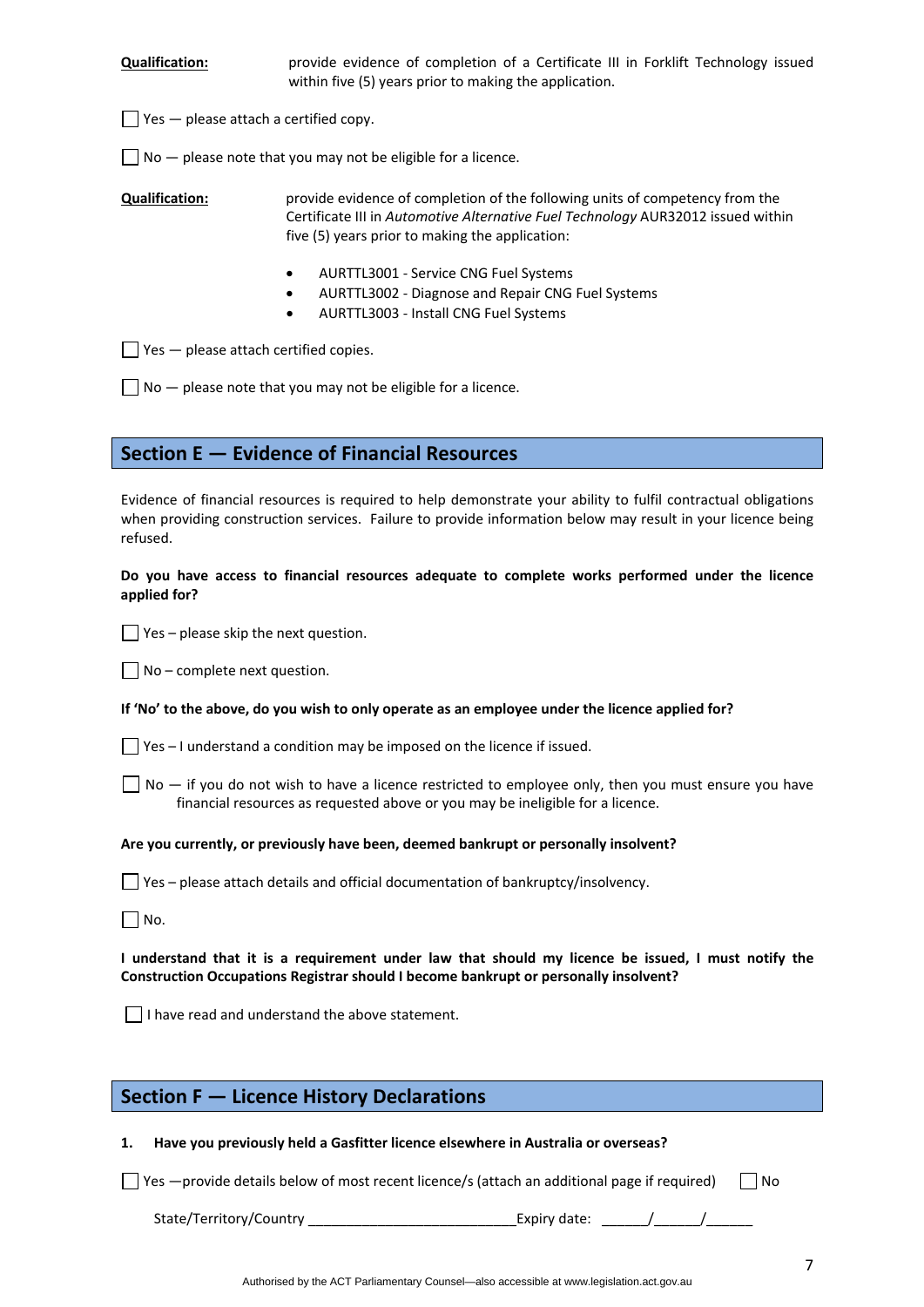| 2. | Is your licence as a Gasfitter, in Australia or overseas, currently suspended or cancelled?                                                                                                                                                                                                                                                                  |    |  |  |  |  |
|----|--------------------------------------------------------------------------------------------------------------------------------------------------------------------------------------------------------------------------------------------------------------------------------------------------------------------------------------------------------------|----|--|--|--|--|
|    | Yes - you must attach details                                                                                                                                                                                                                                                                                                                                | No |  |  |  |  |
| з. | Have you previously had a Gasfitter licence cancelled, refused or suspended in Australia or overseas?                                                                                                                                                                                                                                                        |    |  |  |  |  |
|    | Yes - you must provide comprehensive details in an attachment to this application                                                                                                                                                                                                                                                                            | No |  |  |  |  |
| 4. | I understand that I must notify the Construction Occupations Registrar if my Gasfitter licence is<br>cancelled, refused or suspended in Australia or overseas.                                                                                                                                                                                               |    |  |  |  |  |
|    | I have read and understand the above statement.                                                                                                                                                                                                                                                                                                              |    |  |  |  |  |
| 5. | Has your Gasfitter licence ever been subject to conditions, undertakings, limitations or restrictions in<br><b>Australia or overseas?</b>                                                                                                                                                                                                                    |    |  |  |  |  |
|    | Yes - you must provide comprehensive details in an attachment to this application                                                                                                                                                                                                                                                                            | No |  |  |  |  |
| 6. | Are you disqualified under the Construction Occupations (Licensing) Act 2004, or a corresponding<br>prior Act, from applying for licence, or being licensed, in a construction occupation?                                                                                                                                                                   |    |  |  |  |  |
|    | Yes - you must provide comprehensive details in an attachment to this application                                                                                                                                                                                                                                                                            | No |  |  |  |  |
| 7. | Have you ever been, or are you currently, the subject of complaints, occupational discipline, demerit<br>activity or rectification orders whilst licensed under the Construction Occupations (Licensing) Act<br>2004, a corresponding prior Act, or the law of another jurisdiction in Australia or overseas, where<br>those proceedings were not finalised? |    |  |  |  |  |
|    | Yes - you must provide comprehensive details in an attachment to this application                                                                                                                                                                                                                                                                            | No |  |  |  |  |
| 8. | Have you been convicted or found guilty of a criminal offence* that involves fraud, dishonesty or<br>violence and is punishable by imprisonment of 1 year or more?                                                                                                                                                                                           |    |  |  |  |  |
|    | Yes - you must provide comprehensive details in an attachment to this application<br>and a recent criminal history check<br>*Please note: Spent convictions under the Spent Convictions Act 2000 do not need to be included in this declaration                                                                                                              | No |  |  |  |  |
| 9. | I understand that it is a requirement under law that should my licence be issued I must notify the<br>Construction Occupations Registrar if I am convicted of such an offence in the future.                                                                                                                                                                 |    |  |  |  |  |
|    | $\Box$ I have read and understand the above statement.                                                                                                                                                                                                                                                                                                       |    |  |  |  |  |
|    | 10. I understand that it is a requirement under law that should my licence be issued I must not perform<br>any licensable gasfitting work that is outside the scope of what the licence authorises.                                                                                                                                                          |    |  |  |  |  |
|    | $\vert \ \vert$ I have read and understand the above statement.                                                                                                                                                                                                                                                                                              |    |  |  |  |  |
|    | 11. I understand that it is a requirement under law that should my licence be issued I must give evidence<br>to clients of the insurance I hold as a licensed individual in relation to any relevant licensable<br>construction service I intend to undertake prior to providing the services.                                                               |    |  |  |  |  |
|    | I have read and understand the above statement.                                                                                                                                                                                                                                                                                                              |    |  |  |  |  |
|    | 12. I understand that it is a requirement under law that should my licence be issued I must only advertise<br>licensable construction services with my full name (as it appears on the licence) and my individual<br>licence number.*                                                                                                                        |    |  |  |  |  |
|    | I have read and understand the above statement.                                                                                                                                                                                                                                                                                                              |    |  |  |  |  |

\*Please note: It is an offence to advertise licensable construction services as an individual without including the above.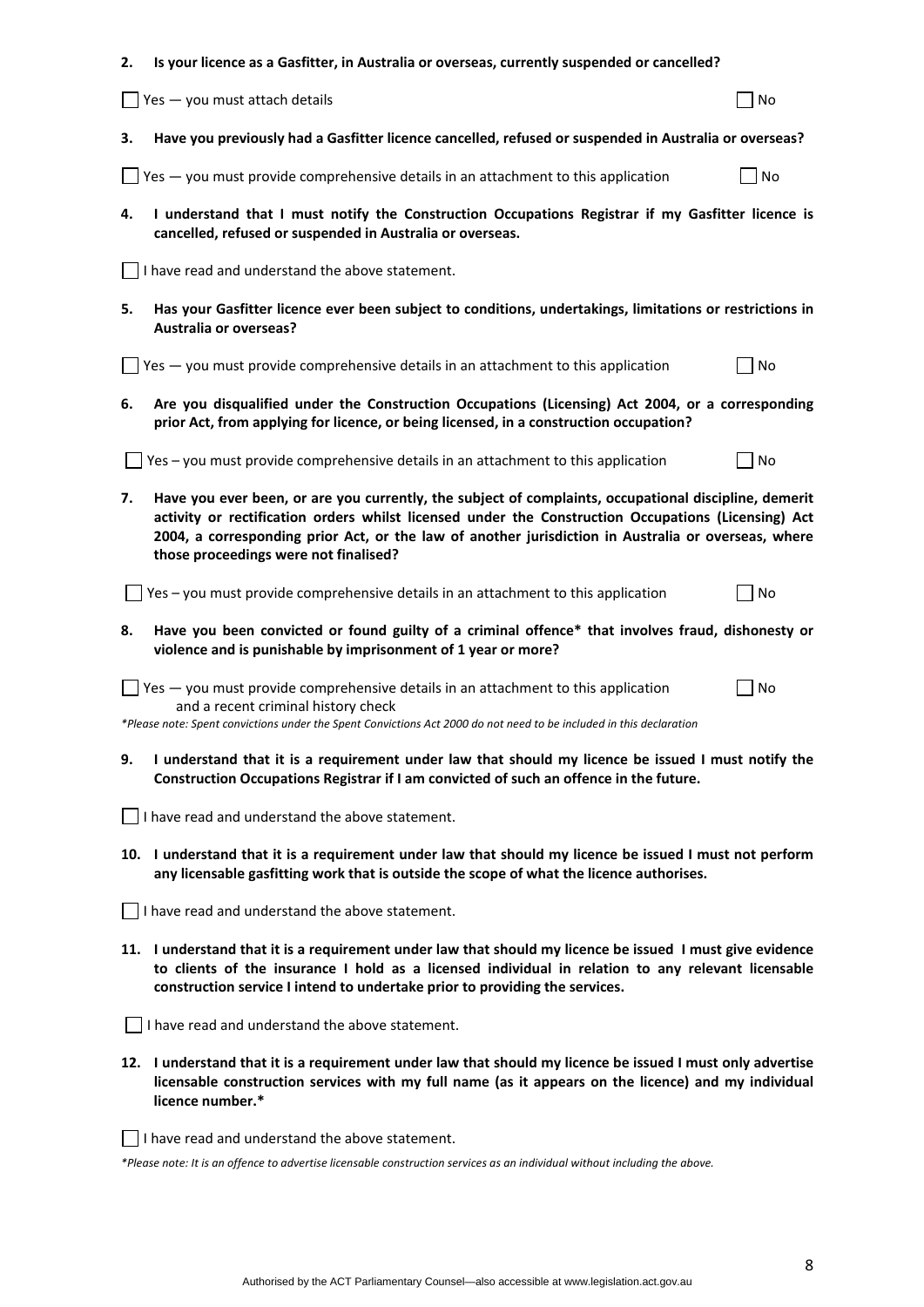#### 13. I understand that it is a requirement under law that should I be granted a licence, all licensable **gasfitting services I may perform under my Gasfitters licence must comply with all relevant legislation, codes and standards.**

 $\Box$  I have read and understand the above statement.

Please note: Gasfittina work may be audited by the Construction Occupations Reaistrar in the ACT for compliance against the relevant laws. Individual licence holders identified performing non-compliant services may be subject to occupational discipline or other licensing *action.*

# **Section G — Consent and Application Declaration**

I,

\_\_\_\_\_\_\_\_\_\_\_\_\_\_\_\_\_\_\_\_\_\_\_\_\_\_\_\_\_\_\_\_\_\_\_\_\_\_\_\_\_\_\_\_\_\_\_\_\_\_\_\_\_\_\_\_\_\_\_\_\_\_\_\_\_\_\_\_\_\_\_\_\_\_\_\_\_\_\_\_\_\_\_\_\_\_\_\_, *Insert name, address and occupation of person making the declaration*

make the following declaration**:**

#### **1. I declare:**

a) that I make this application to the Construction Occupations Registrar for a construction occupations licence and that all statements, and the documents/information provided in support of the application, are accurate, true and correct.

#### **2. I authorise and consent:**

- a) to the Construction Occupations Registrar and EPD to make enquiries of, and exchange information with, the relevant regulatory authorities of any Australian State or Territory, or other country, regarding my construction occupation licence and practice as an electrician or otherwise regarding matters relevant to this application.
- b) to receive information from the Construction Occupations Registrar relevant to my construction occupation licence or the construction industry electronically.

#### **3. I acknowledge:**

- a) that the Construction Occupations Registrar and EPD may validate documents provided in support of this application or wish to confirm my identity.
- b) that failure to complete all relevant sections of this application and enclose all supporting documentation may result in this application not being accepted or additional fees being applied as per the statutory instrument authorising fees to be taken under the *Construction Occupations (Licensing) Act 2004*
- c) that the Construction Occupations Registrar has the legal right to refuse my application if not satisfied that I am eligible to hold a licence or impose a condition on my licence if it is deemed necessary or desirable to protect the public.

#### **4. Should I be issued with a construction occupations licence I undertake:**

a) to comply with the *Construction Occupations (Licensing) Act 2004* (and it's operational Acts) and the codes, standards and guidelines relevant to my construction occupation licence when providing, or offering to provide, a relevant construction service.

#### **5. I believe that the statements (1 ‐ 4) in this declaration are true and correct.**

Signature of Applicant **1000 manufacture of Applicant** 1000 manufacture of Applicant 1000 manufacture of  $\frac{1}{2}$